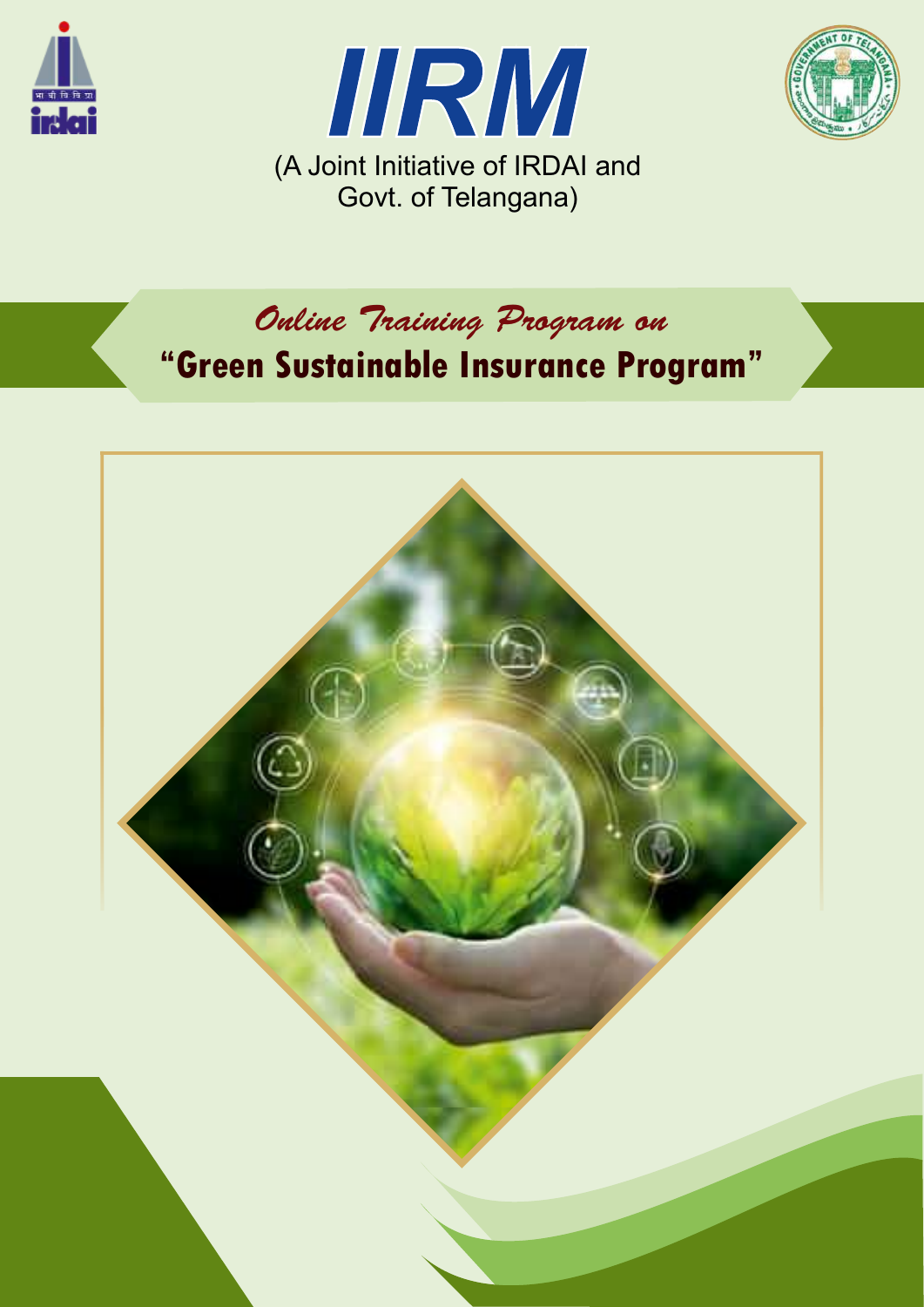

*IIRM* is a unique educational institute set up by Indian Insurance Regulator (IRDAI) and Government of Telangana keeping in mind the rapid opening of financial sector as a part of developmental responsibility and to create a pool of skilled, talented professionals in the insurance, risk management and related financial segments. In the past 1500 + students have availed of the programmes and with increase in the needs of market and the Institute is confident that more fresh students and working professionals will avail of the diverse programmes offered at *IIRM*. *IIRM* offers academic programmes on Campus and through Distance Learning Mode, to enable aspirants acquire much needed education in Financial Services, insurance and risk management and other related areas.

# **Training Program About the**

IIRM will be conducting a 2 days' Online Training Program for professionals who are working with Insurance companies / Insurance Broking Firms / Reinsurance Companies and Insurance buyers (Insurance and RM verticals).

 $\checkmark$  Participants will be awarded a Certificate.

**Schedule of Training**

**Date : 14th and 15th July, 2022 (Thursday & Friday) Time : 2.00 pm to 5.15 pm (3 hours each day)**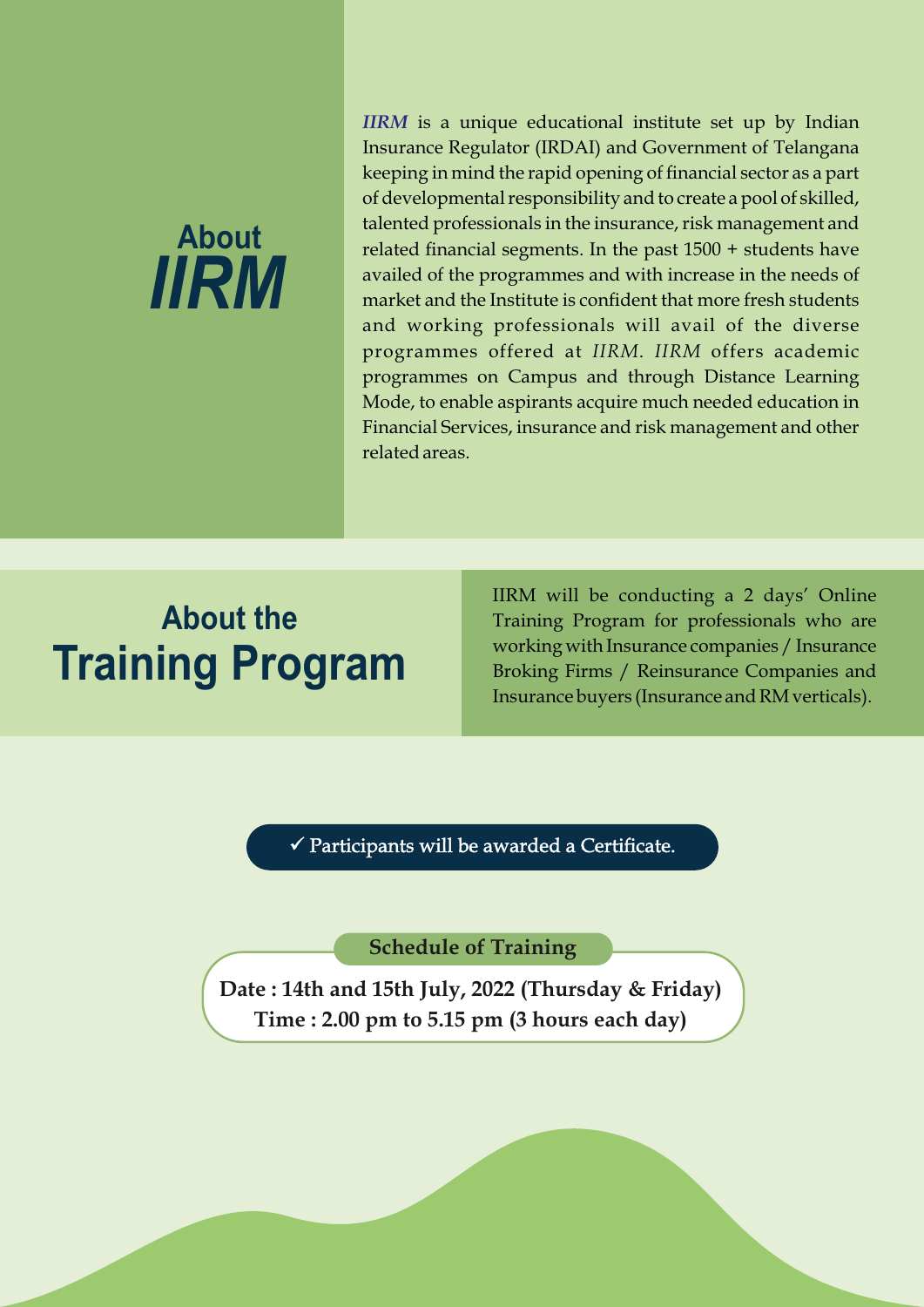### **Brief topics covered**



## *Registrations are invited*

**Programme Co-ordinator : Ms. K.Kiranmayi,** Assistant Professor, IIRM, Mobile: 9502877333 **RSVP: Mr. N. Sridhar, Executive, Mobile: 9704929025,** Email: workshop@iirmworld.org.in